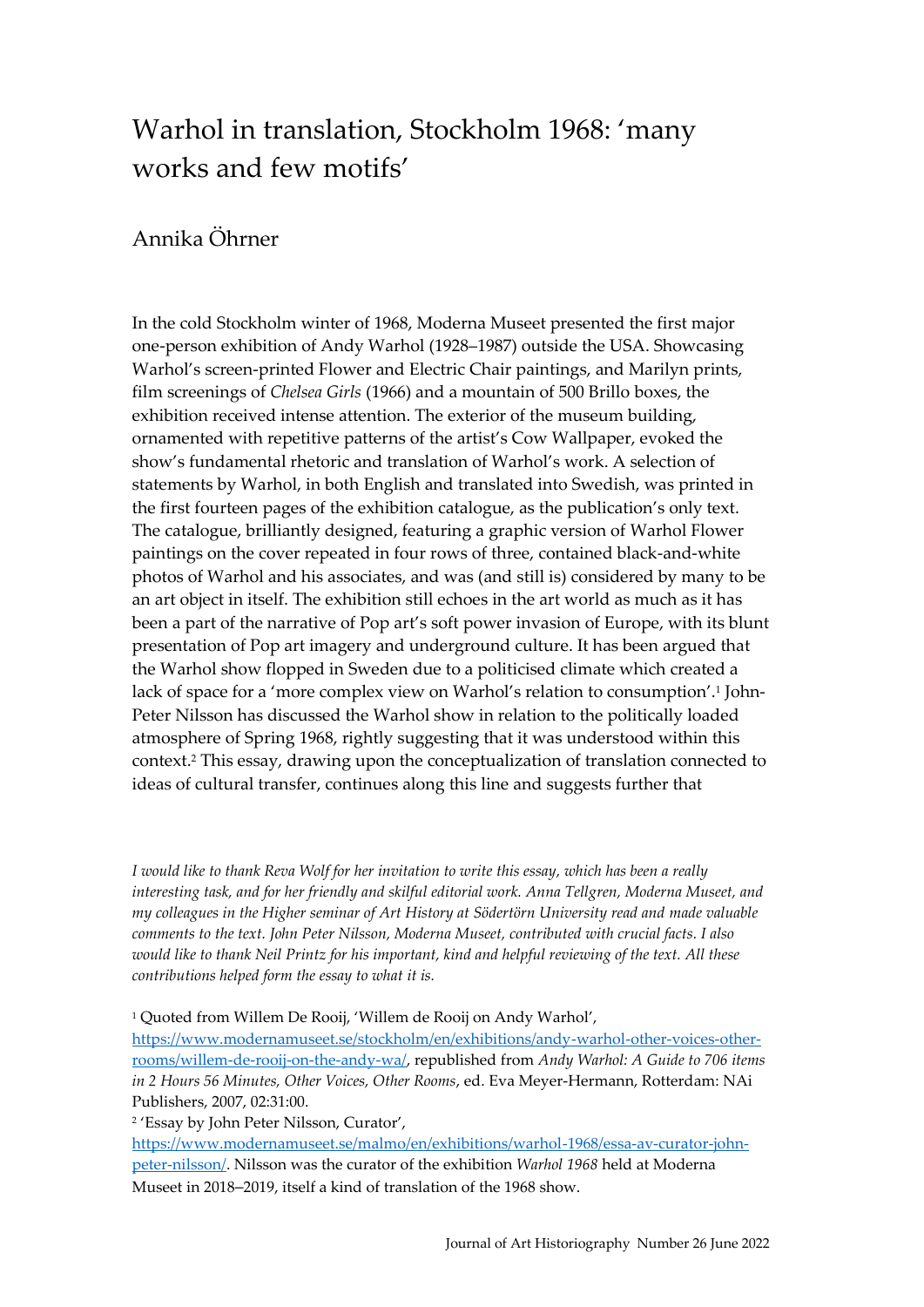'repetition' was the feature that was translated and coded, and deeply resonated within the Swedish art scene of the time.

French historian Michel Espagne, with his research group, developed the concept of cultural transfer, with the fundamental view that the original context is lost when a cultural object is transferred. Espagne sees cultural transfer as translation in that it relates to a 'passage from a code to new code'.<sup>3</sup> Clearly, an exhibition is a cultural object that can be viewed as translated, coded, and in need to be studied from the point of its destination; it is not simply as just transferred from the departure point to any other cultural position in an untouched, original guise. In order to grasp the often-complex relations that are at play, it is necessary to combine an understanding of global structures of art in transfer with attention to local circumstances, to follow Polish art historian Piotr Piotrowski.<sup>4</sup> In the case of the presentation of Warhol at Moderna Museet in 1968, verbal as well as visual 'texts' were translated. Viewing the exhibition and its translations with a departure point in Espagne's concept of translation as coded allows us to see beyond its more obvious content of American popular and underground culture, allegedly rejected by the Stockholm art scene.

Pop art is maybe the most obvious subject for discussions of cultural transfer from the US to Europe during the post-war era, as Pop art often was seen as exporting American culture and imagery per se—for good or for bad, depending on the context. Espagne's call for the need to acknowledge several spaces of meaning simultaneously leads to looking at the actual choices of foci, in this case, of the North European pole of this transmission. This approach will help distinguish the curatorial programme from the reception, the historiography from the actors' statements, and thereby open up a reading of this exhibition as a situation where some aspects of Warhol's art and ideas were translated and coded in ways that resonated profoundly.

Late 1960s Stockholm was a particular space of meaning. When investigating the Warhol exhibition in Stockholm, a consideration of how it was translated to and coded in the local context provides a fresh understanding of its reception. *Multikonst*, of 1967, one of the largest art and media projects in Sweden and maybe in Europe of the time, created a favourable space for the appreciation of some fundamental aspects of Andy Warhol's work. Coming just after *Multikonst*, the Warhol show in fact resonated in an already well-funded and ongoing cultural practice about media, repetition, democracy and art reproduction.

Moderna Museet opened in 1958. Even though the museum presented a well-balanced mix of European high modernism and Swedish early avant-garde and contemporary art, the American-related exhibitions shown during the first ten years, such as *Movement in Art* (1961), *American Pop Art: 106 Forms of Love and* 

<sup>3</sup> 'Un transfer culturel est une sorte de traduction puisqu'il correspond au passage d'un code á nouveau code'; Michel Espagne, *Les transferts culturels franco-allemands,* Paris: Presses Universitaire de France, 1999, 8.

<sup>4</sup> Piotr Piotrowski, 'On the Spatial Turn, or Horizontal Art History', *Umění*, 56: 5, 2008, 378- 83. For further discussion and cases of how this dual approach can be productive, see Annika Öhrner, ed., *Art in Transfer in the Era of Pop*, Stockholm: Södertörn Academic Studies, 2017.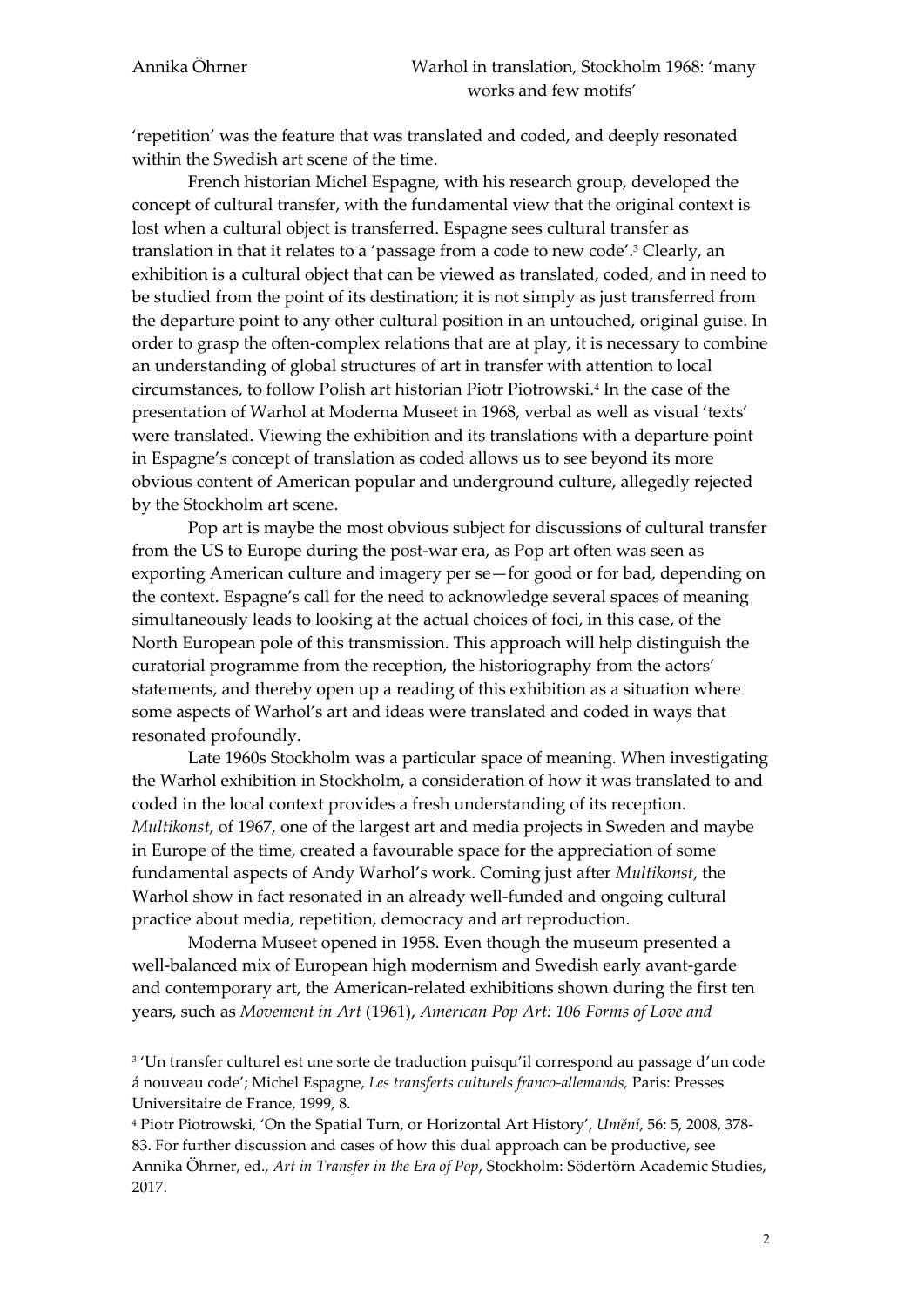*Despair* (1964), and *Claes Oldenburg: Sculptures and Drawings* (1966), marked its reputation.<sup>5</sup> *American Pop Art* was a cultural event in Stockholm, reported in international journals such as *Art International* while also exposing the Swedish audience to the new American movement. It was an exhibition that partly showcased aspects already visible in art produced by Swedish artists, such as the imagery of comics.<sup>6</sup> The work of Andy Warhol was included in the show, as was that of Roy Lichtenstein, Claes Oldenburg, James Rosenquist, George Segal and Tom Wesselmann.<sup>7</sup>

Before the museum was established, some of the group shows of American art sent to Europe to impose a 'soft power' had been presented in Sweden.<sup>8</sup> Moderna Museet did not, however, work with the Museum of Modern Art in New York and other official US bodies. Instead, two factors, in addition to the museum's orientation and ambitions for a position within the European art scene, coincided with and served to realise these projects.<sup>9</sup> First of all, key figures in the art market had a strategy to develop among European collectors an interest in Pop art, and in supporting shows in museums such as Moderna Museet, helped to legitimise the art for collectors. Pontus Hultén worked closely with the Sonnabend, Castelli and Green galleries as well as with collectors who already were acquiring Pop art.<sup>10</sup>

Secondly, as so often, networking, support and loyalty between artists played a role in realising complex transatlantic art projects such as these shows. Two Swedish artists, Öyvind Fahlström and P.O. Ultvedt, participated in the pivotal *New Realists* exhibition at the Sidney Janis Gallery in 1962. Fahlström and the painter Barbro Östlihn, his wife, were among the few European artists who, as early as 1961, had settled in Manhattan. Ultvedt, on the other hand, was a more temporary visitor. Having made friends with Robert Rauschenberg during his visit to Stockholm for the *Movement in Art* exhibition in 1961, Fahlström and Östlihn moved in Rauschenberg's circle and were offered use of his Front Street studio. Claes and Pat Oldenburg as well as James Rosenquist were also their friends. Oldenburg was a native Swede and Rosenquist was of Swedish descent. Another Swede, Billy Klüver, an engineer and researcher at Bell Laboratories, played an important role in the

<sup>5</sup> On Moderna Museet's exhibition history, see Anna Tellgren, ed., *The History Book: On Moderna Museet 1958-2008,* Stockholm: Moderna Museet and Göttingen: Steidl, 2008, and Anna Tellgren, ed., *Pontus Hultén and Moderna Museet. The Formative Years*, Stockholm: Moderna Museet; London: Koenig Books, 2017.

<sup>6</sup> On early Swedish 'pre-American' Pop art, see Annika Öhrner, 'Hillersberg i tiden', in L*ars Hillersberg. Entreprenör och provokaatör*, ed. Andreas Berg, Stockholm: Ordfront, 2013, 104-24. Examples of Öyvind Fahlström (1928–1976), Lars Hillersberg (1937–2004), Berndt Pettersson (1930-2002) and others using comics in their work are found from at least the late 1950s. <sup>7</sup> Annika Öhrner, 'On the Construction of Pop Art. When American Pop Arrived in Stockholm in 1964', in Öhrner, *Art in Transfer*, 127-61.

<sup>8</sup> Examples are *12 Contemporary Painters and Sculptors* (1953), and *American Primitive Painting* (1955), both shown at Liljevalchs konsthall, Stockholm. For a full account of American exhibitions in Sweden in the 1950s and 1960s, see Öhrner, 'On the Construction of Pop Art', 162-63.

<sup>9</sup> Serge Guilbaut, *How New York Stole the Idea of Modern Art: Abstract Expressionism, Freedom, and the Cold War*, Chicago: University of Chicago Press, 1983. <sup>10</sup> Öhrner, 'On the Construction of Pop Art', 127-61.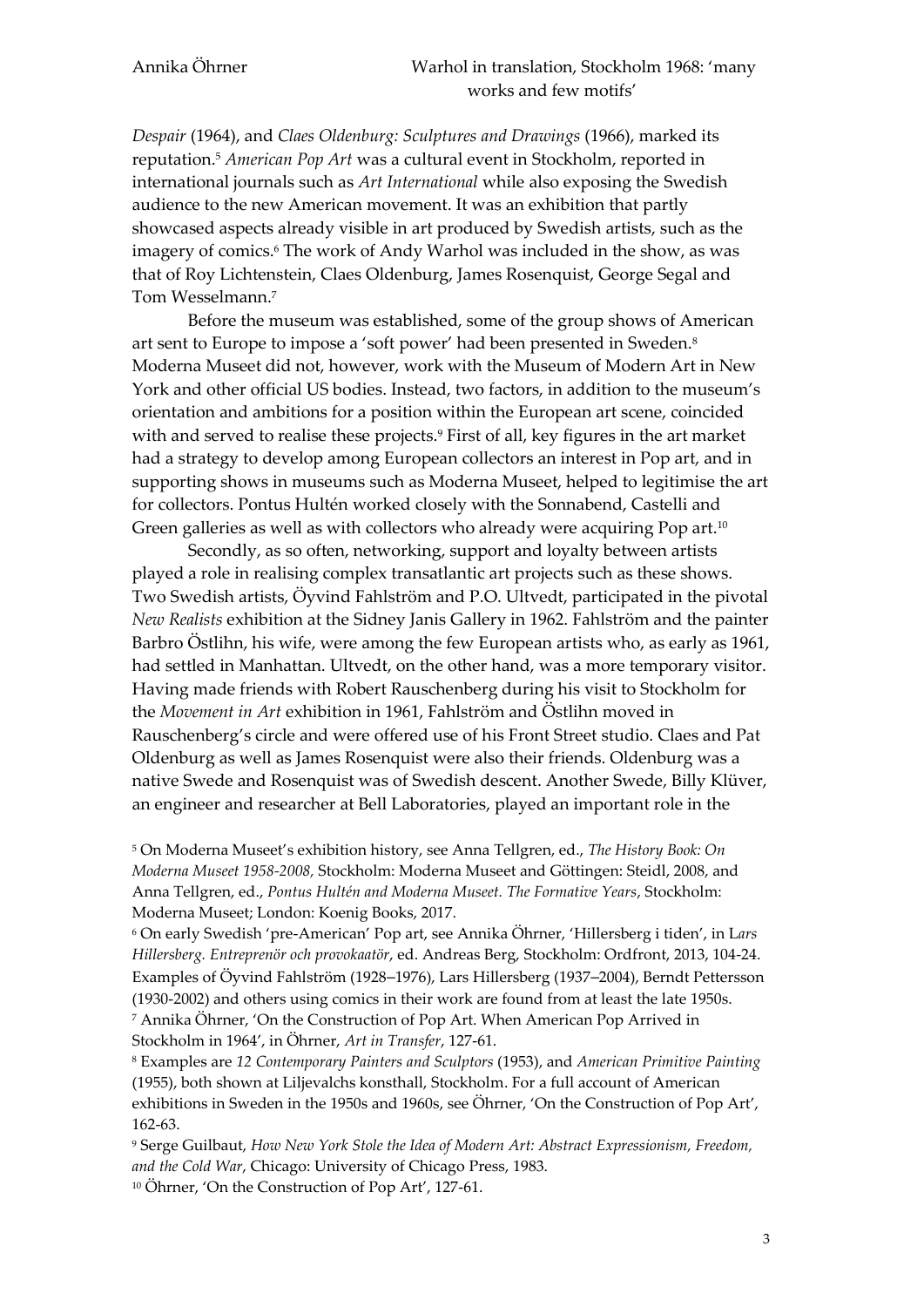connections between Moderna Museet and the Manhattan scene. As the museum's point person in Manhattan, he, among other things, recruited the Americans to participate in the *Movement in Art* exhibition. He also worked closely with Andy Warhol, Robert Rauschenberg, Jean Tinguely and other artists to find technical solutions to their art. On top of that, he was a co-founder in 1967 of Experiments in Art and Technology (E.A.T.). Catherine Dossin, in her quantitative study of the presence of American art in Europe, has claimed that it was not just the result of single actions or a few gallerists' strategies but of 'the strategic imperatives of the general apparatus of Europe's "urgent need" for recognition'. <sup>11</sup>

### **'Many works and few motifs'**

How was the object of translation—the 1968 Warhol show with its exhibits, catalogue and graphic design—curatorially coded at the space of its destination? The young art historian Olle Granath, who acted as the local curator, working together with its team members—in addition to Warhol himself, Pontus Hultén, Billy Klüver, and Kasper König—later described its fundamental curatorial guideline: 'One of the basic themes was repetition; there were to be many works and few motifs'.<sup>12</sup> Thus, repetition was the concept within which the coding of the translation was performed, as we shall see. Moderna Museet, situated on the island of Skeppsholmen in the middle of Stockholm, faces the Royal Palace on the other side of the inner bay of the Baltic known as Strömmen. When approaching the museum, the visitor was greeted by Warhol's Cow Wallpaper, a repeating motif of a bright pink cow on a yellow ground covering the west-facing façade of the building, a former navy drill hall. Before following the visitor into the exhibition room itself, we turn to the catalogue.

What struck any reader of the Warhol catalogue of 1968 is the highlighting of translation, through Warhol's twenty-seven quotations, each one followed by its Swedish version, many of which have since become emblematic of Warhol. Filling the catalogue's first fourteen pages, the quotations formed the first section and the only verbal content. These pages were followed by three chapters of illustrations, the first one featuring Warhol's work, meant to serve as what Granath would describe as the exhibition's 'retrospective content'. Thus, the retrospective content of

[https://www.modernamuseet.se/stockholm/en/exhibitions/andy-warhol-other-voices-other](https://www.modernamuseet.se/stockholm/en/exhibitions/andy-warhol-other-voices-other-rooms/with-andy-warhol-1968-text-ol/;)[rooms/with-andy-warhol-1968-text-ol/;](https://www.modernamuseet.se/stockholm/en/exhibitions/andy-warhol-other-voices-other-rooms/with-andy-warhol-1968-text-ol/;) 'Essay by John Peter Nilsson, Curator'; and Natalie Musteata, 'Odd Walls, Even Pages: Andy Warhol as Curator and Editor', in *Andy Warhol Exhibits a Glittering Alternative*, ed. Marianne Dobner, exh. cat., Vienna: mumok, Museum moderner Kunst Stiftung Ludwig Wien, 2020, 109-40, as well as documentary photographs from the Moderna Museet archive and reviews in the daily press. Olle Granath was later to become the museum's director.

<sup>11</sup> Catherine Dossin, *The Rise and Fall of American Art, 1940s-1980s: A Geopolitics of Western Art Worlds*, New York: Ashgate, 2015, 10.

<sup>12</sup> Olle Granath was later to become the museum's director, from 1980–1989. My description of the 1968 Warhol show at Moderna Museet relies on the following publications: Olle Granath, 'With Andy Warhol 1968', in *Andy Warhol: A Guide to 706 Items in 2 Hours 56 Minutes*, 00:10:00-00:13:00, available online at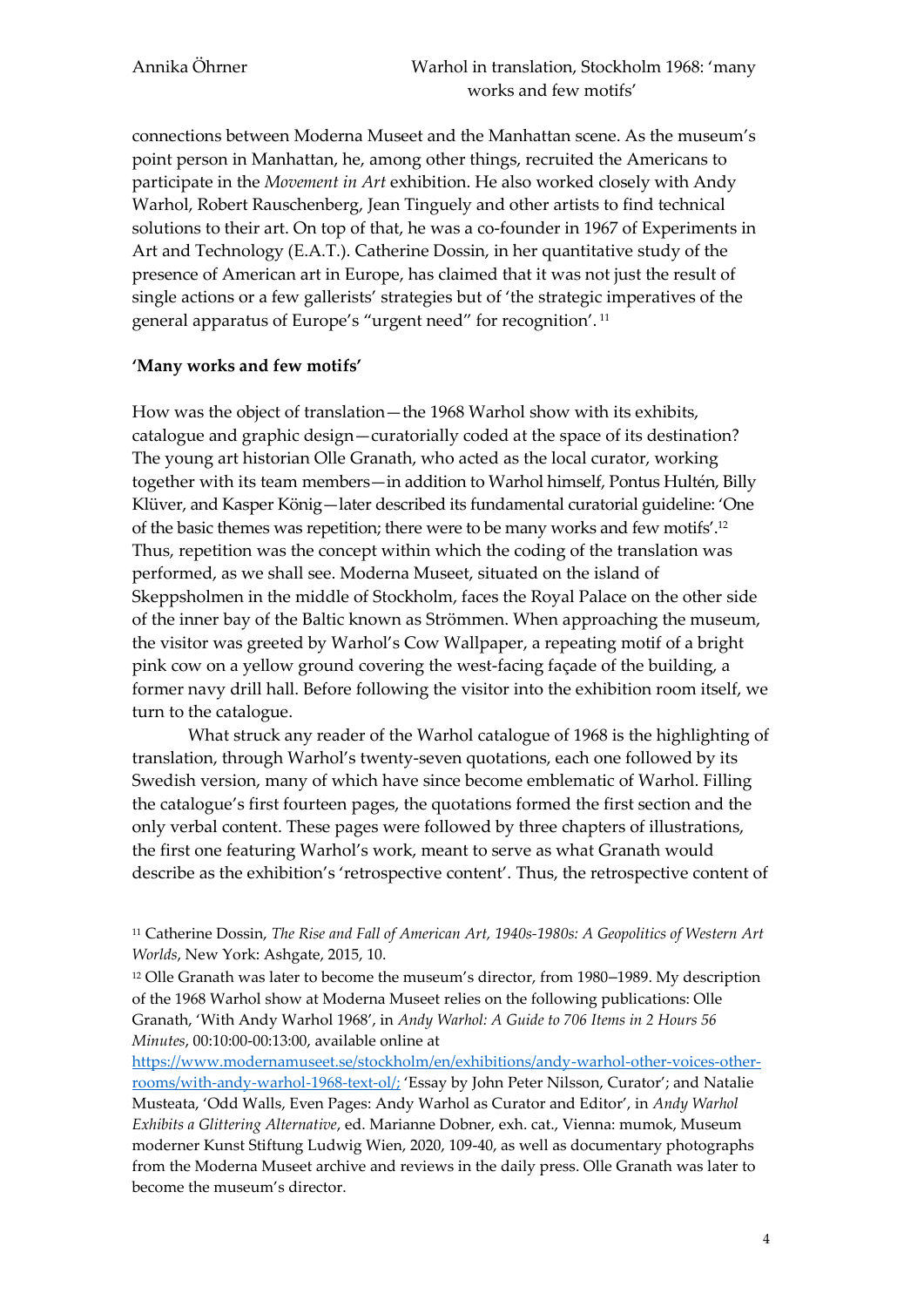the exhibition was photographic rather than presented by the works on view. Here the presentation of the works emphasised repetition*,* a feature of both the artworks themselves and of the manner in which they were reproduced, with some works repeated on several pages. This section was followed by photos by Billy Name and Stephen Shore of life at the Factory. Name's were more informal snapshots, whereas Shore's were more formally arranged. These photos depicted a space of gay desire, young men and a few iconic blonde females. The concept behind the repetitive flow of imagery in the catalogue, as with the exhibition, was to create a sense of 'many works and few motifs'.<sup>13</sup>

Seven of the Warhol sentences in the catalogue were picked for exhibition posters, printed just in English in black on white paper.<sup>14</sup> They were followed by the name of the museum and its location, 'Stockholm, Sweden', with the exhibition title and dates, all given the same space and font. The art director John Melin (1921– 1992), who had designed a number of the museum's exhibition posters and catalogues, had, along with Gösta Svensson, produced the typography and graphic design. The publication was printed at the printing offices of the southern Swedish daily newspaper *Sydsvenska Dagbladet*, using the same thin paper.<sup>15</sup> By repeating the same graphic expression in the poster, the museum itself was highlighted and equated with Warhol's now-famous sentences, written in bold lettering: it became associated with something new, fresh and important—with a media-event. In this respect, it had similarities with the poster made by Melin for the *American Pop Art* show of 1964, for which he had chosen a provocative and exhorting visual statement, namely Roy Lichtenstein's *Pistol* (appropriated from a US Army recruitment poster), in which the barrel of a gun faces directly out at the viewer in a confrontational and attention-getting gesture. This design packaged and translated Pop art as a big event that the Swedish audience needed to take as an important, new and vital fact, as I have explored in detail elsewhere.<sup>16</sup> Altogether, the catalogue and the posters for the Warhol show of 1968 served as the ingenious expression of a bold artist and of a museum with confidence and ambitions. The museum, the agent, did not aim at providing curatorial exegeses. On the contrary, it aimed at appearing *as an artist*, at showing and not telling, something which the whole graphical framework of the show underpinned. A similar tendency can be traced in the titles of the museum's other exhibitions throughout the 1960s, which repeatedly

 $13$  Granath, 'With Andy Warhol 1968', 00:11:00. It has also been mentioned that an early idea, suggested by Billy Klüver already in early 1966, was to create a show in which Warhol's paintings and films were shown together. That premise does not reappear in texts framing the exhibition opening itself. Georg Frei and Neil Printz, eds, *The Andy Warhol Catalogue Raisonné*, vol. 2*: Paintings and Sculpture 1964-1969,* London: Phaidon Press, 2004, 345. <sup>14</sup> Around ten posters were made, according to Granath, in 'With Andy Warhol 1968', 00:11:00. John Peter Nilsson confirmed that the number existing in the archive of Moderna Museet is seven; e-mail to the author, 12 October 2021.

<sup>15</sup> *Andy Warhol*, Stockholm: Moderna Museet, 1968, colophon page. On the design of the catalogues at Moderna Museet by Melin and others, see Martin Sundberg, 'Between Experiment and Everyday Life: The Exhibition Catalogues of Moderna Museet', in *The History Book*, 297-328.

<sup>16</sup> Öhrner, 'On the Construction of Pop Art'.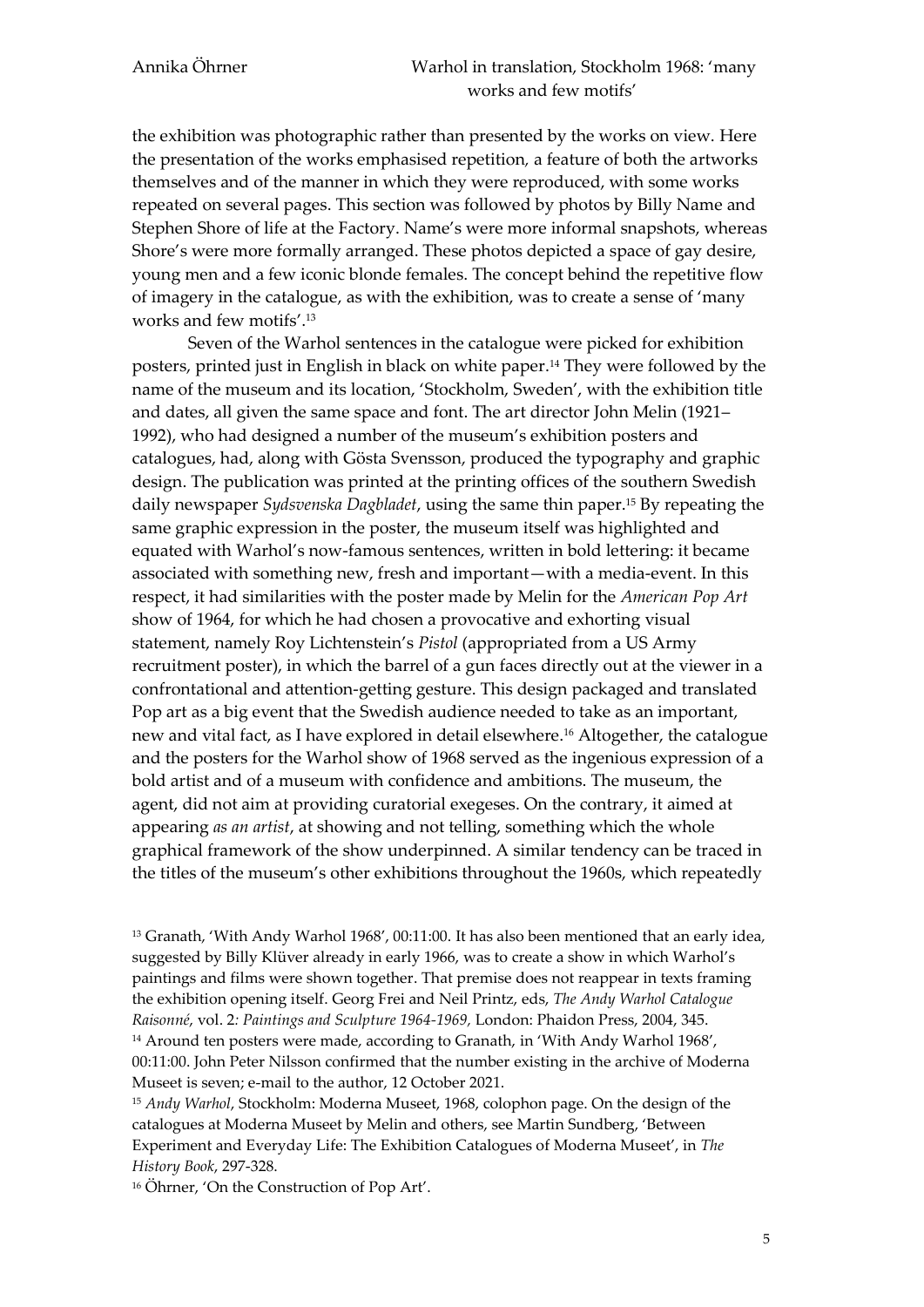referred to artistic qualities such as dynamics, movement and human feelings.<sup>17</sup> Four of the posters are still reproduced and sold at the Moderna Museet, thereby continuing to add value to the museum's trademark, while referring to its historical past.

The selection of which phrases to be translated in the catalogue was done in an open process. The museum director, Pontus Hultén, had handed over a box to Granath of texts on Warhol that was kept in the museum's office, and asked him to suggest passages from these texts for the exhibition's publication.<sup>18</sup> The sentences that Granath chose to translate in the Stockholm catalogue can be loosely grouped around two related themes: they were expressing aspects of Warhol's detached persona, or they circled around the idea of the artist as a machine. The two last phrases, placed as setting the tone before the images section started, are examples of the detached persona theme. The first of these passages reads:

[26] I'd prefer to remain a mystery; I never like to give my background and, anyway, I make it all different all the time I'm asked. It's not just that it's part of my image not to tell everything, it's just that I forget what I said the day before and I have to make it all up over again. I don't think I have an image, anyway, favourable or unfavourable.<sup>19</sup>

It was translated as:

Jag föredrar att förbli ett mysterium, jag tycker aldrig om att redogöra för min bakgrund och, i vilket fall som helst, gör jag det på olika sätt varje gång jag tillfrågas. Det är inte bara att det hör till min image att inte berätta allting, utan jag glömmer vad jag sagt föregående dag och så måste jag göra alltihop från början igen.Jag tror i varje fall inte att jag har någon image, varken fördelaktig eller ofördelaktig.

The second, and final, phrase, reads:

[27] If you want to know all about Andy Warhol, just look at the surface of my paintings and films and me, and there I am. There's nothing behind it.

<sup>17</sup> Examples are *Sebastian Matta—15 former av förtvivlan* (Sebastian Matta—15 Forms of Despair) *Rörelse i konsten* (Movements in Art), *Wilfredo Lam. Hjärtats snår, vapen och frukter*, (Wilfredo Lam. The Vegetations, Weapons and Fruits of the Heart) and, the most striking, *Amerikansk popkonst. 106 former av kärlek och förtvivlan* (American Pop Art. 106 Forms of Love and Despair). This tendency is discussed by Gertrud Sandqvist in the essay 'Museum of the wishes. The art museum and the modernism', in *Utopia and Reality: Modernity in Sweden 1900*–*1960*, ed. Cecilia Widenheim, New Haven: Yale University Press, in association with the Bard Graduate Centre for Studies in the Decorative Arts, Design, and Culture, 2002, 128- 35. (The Swedish edition was published in 2000.)

<sup>18</sup> Granath, 'With Andy Warhol 1968', 00:13:00.

 $19$  The statements are here numbered in the order they appear in the catalogue, which is unpaginated.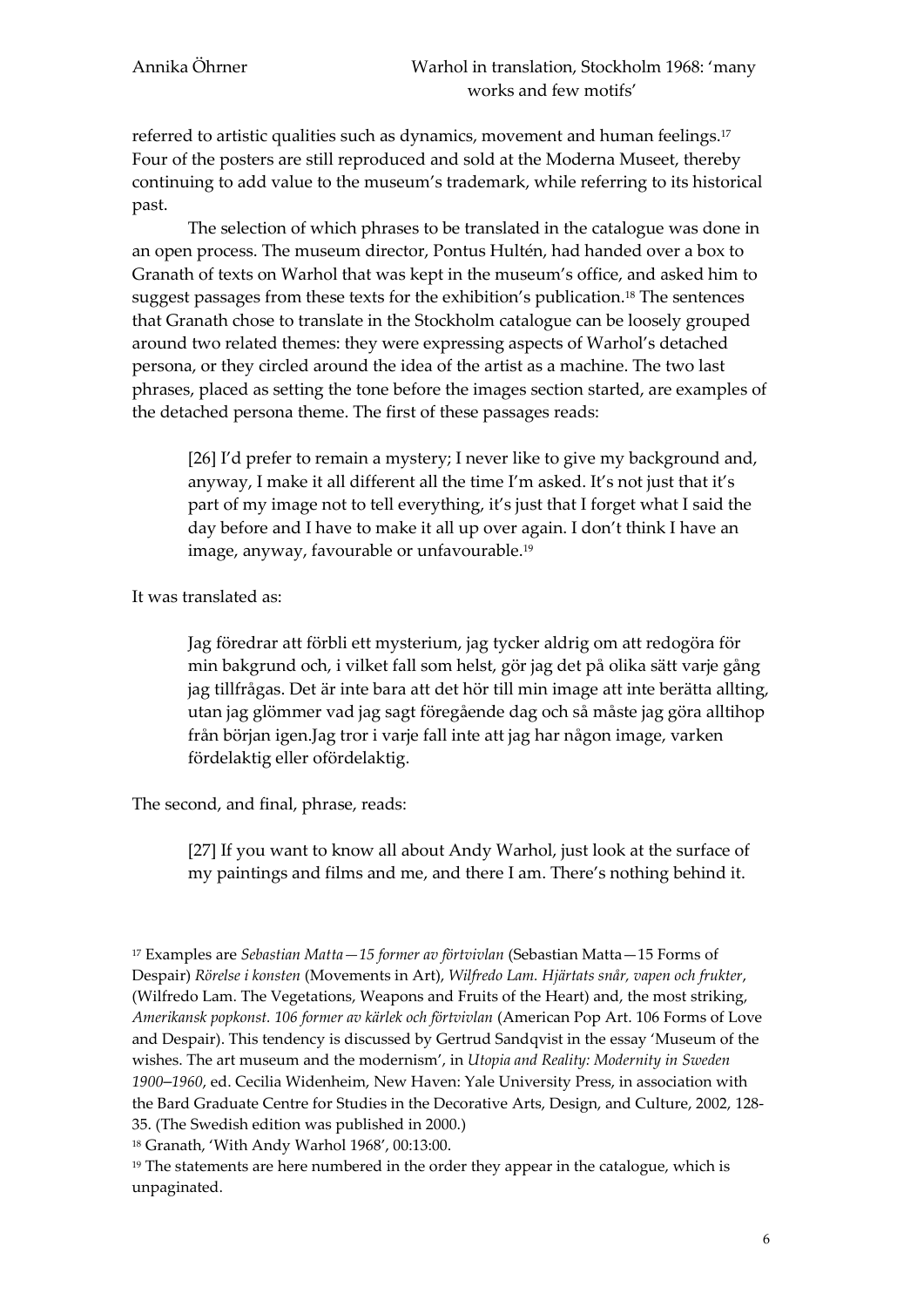It was translated into Swedish as:

Om ni vill veta allt om Andy Warhol, se bara på ytan av mina målningar och filmer och mig. Det finns inget bakom detta.

These two phrases were both quotations from Gretchen Berg's interview with the artist published in the *Los Angeles Free Press* the previous year.<sup>20</sup> The translations are generally as straightforward as the original lines, while the word 'image'—in the sense of the appearance of a person—had been imported directly from English to Swedish, in a way that was fresh and gave the text a modern impression.

The second category of phrases concerned the notion of the artist as a machine, and as producing art while staying detached from the process. Already on the second page [quotation 5], the reader learns that the artist doesn't 'like to touch things, that is why my work is so distant from myself', and then, on the third [7], 'Machines have less problems. I'd like to be a machine, wouldn't you?' (fig. 1).



Figure 1 *Andy Warhol*, Stockholm: Moderna Museet, 1968. National Library of Sweden.

From Gene Swenson's interview in *ARTnews* in 1963, Granath had picked up the following lines:

<sup>20</sup> Gretchen Berg, 'Andy, My True Story', *Los Angeles Free Press*, 17 March 1967, 3. (On other versions of this interview, see, in the following articles in the present issue of the *Journal of Art Historiography*: Francesco Guzzetti, '*La Filosofia di Andy Warhol* and the Turmoil of Art in Italy, 1983', n24; Jean-Claude Lebensztejn, 'Warhol in French', n2; and Nina Schleif, '*Schnecken, Schlitzmonger*, and *Poltergeist*: Andy Warhol in German—Translations and Cultural Context', 7, 9.—Guest editor.)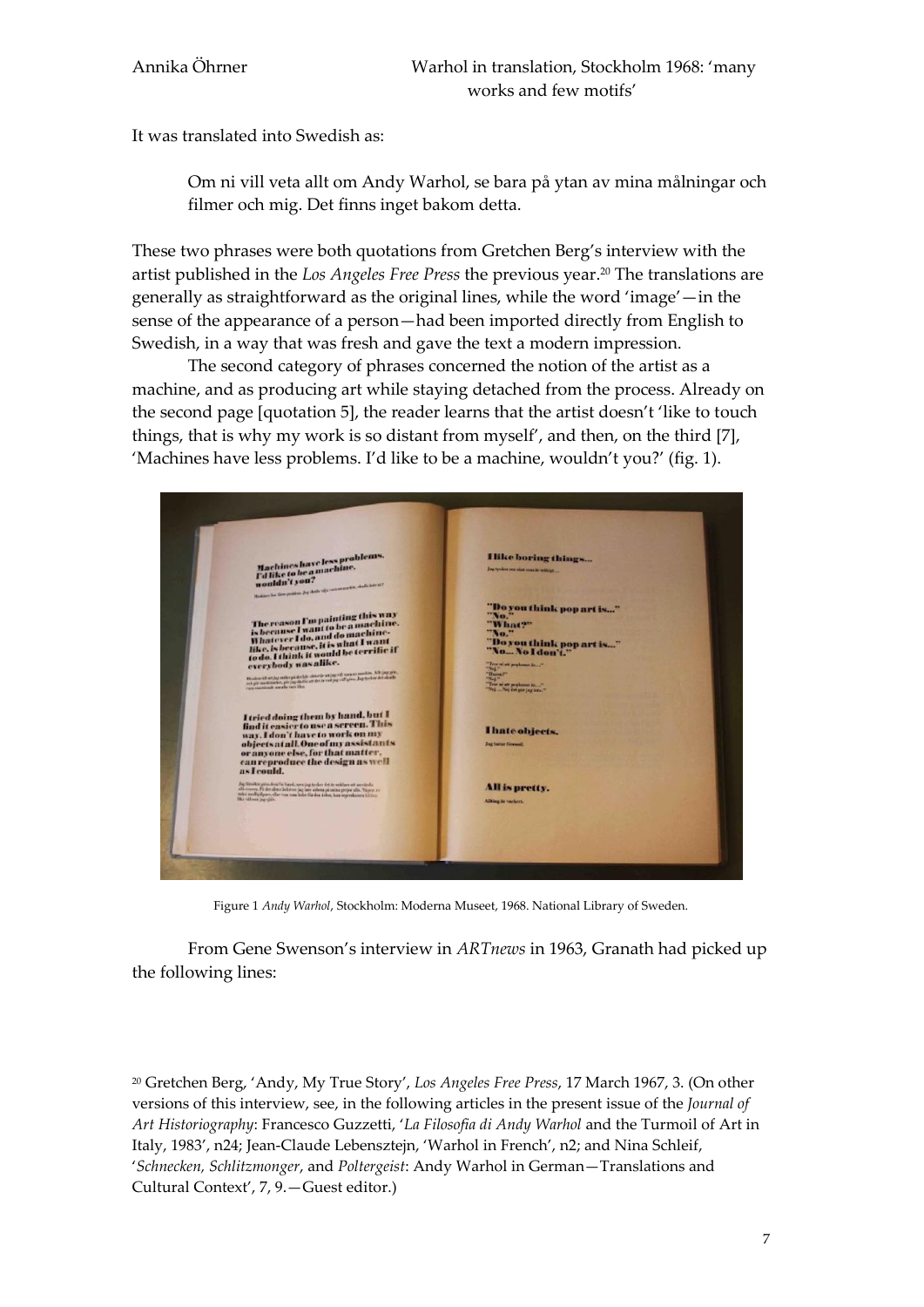[8] The reason I'm painting this way is because I want to be a machine. Whatever I do, and do machine-like, is because, it is what I want to do. I think it would be terrific if everybody was alike.<sup>21</sup>

The Swedish reads:

Orsaken till att jag målar på det här sättet är att jag vill vara en maskin. Allt jag gör, och gör maskinartat, gör jag därför att det är vad jag *vill* göra. Jag tycker de skulle vara enastående om alla vore lika.

These sentences give an apology to any artist looking for new production forms and modes to make art—an apology, however, that does take as its departure point the subjective perspective of the artist. These phrases, which in different ways put the artistic production in relation to the notion of the machine, as chosen by Granath, were relevant among a large group of artists in Sweden, as we shall see.

Thus, it was not so much how these phrases were translated, but rather, the selection that was chosen for the audience—the target and destination for the whole exhibition project—that was important. Warhol's ideas were not new to the Swedish reader. In 1964, not only had his art been presented in the *American Pop Art* show at Moderna Museet, but a translation of Gene Swenson's 1963 interview with Warhol was published in *Bonniers Litterära Magasin* (*BLM*), a distinguished literary journal covering art theory as well, and put out by Sweden's largest publishing house, Bonniers bokförlag.<sup>22</sup> The phrase [8] in the catalogue, 'The reason I'm painting this way …', is translated somewhat differently in the *BLM* version of the Swenson interview, binding the two sentences together in one, apparently to produce a more fluid reading: 'Orsaken till att jag målar på det sättet är att jag vill vara en maskin, och jag känner det som att allt jag gör och gör som en maskin, är det som jag vill göra.'

This variation in the translation proves that Granath's source was not the *BLM* translation as such, although one can be certain that he, as any member of the young intellectual circles in Stockholm at the time, had read it. One can assume that the selection of texts in the box Granath was working with were from recently published international art journals. The museum had, as already mentioned, established its own, direct connections within the art networks of Manhattan, and the staff was well oriented in what was published in New York.

Finally, the famous line [12] 'In the future everybody will be world famous for fifteen minutes', translated as 'I framtiden kommer var och en vara världsberömd i femton minuter', a promise to anyone who felt a temptation for Warhol's lifestyle, apparently was printed in the Stockholm catalogue for the first time. Hultén, according to Granath, although happy with his selection of Warhol's phrases, concluded:

<sup>21</sup>Andy Warhol interviewed by Gene Swenson in 'What Is Pop Art? Interviews with Eight Painters (Part 1)', *ARTnews*, 62: 7, November 1963, 26, 60-61.

<sup>22</sup> Gene Swenson, 'Andy Warhol', *Bonniers Litterära Magasin*, 33: 3, 1964, 171-73.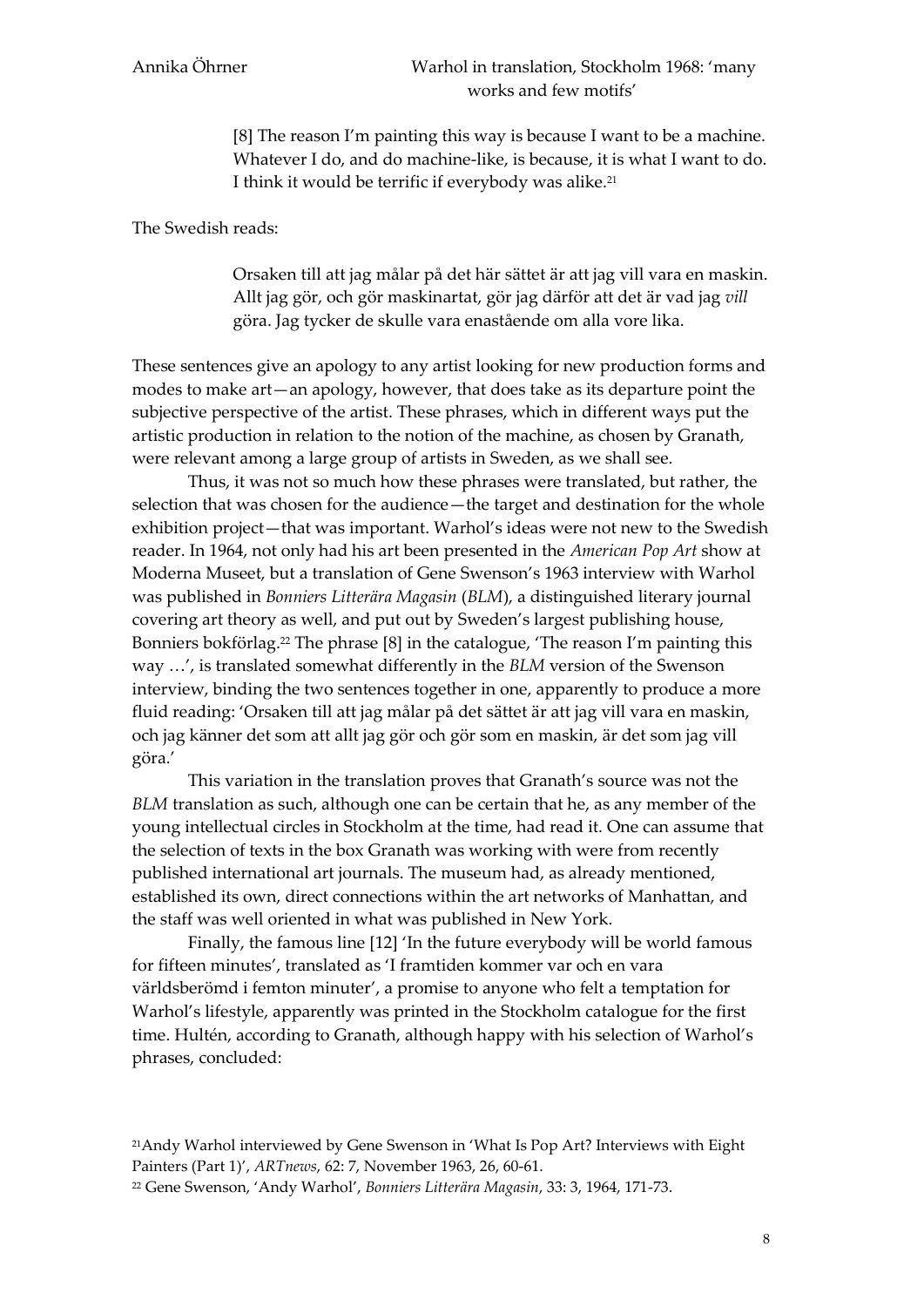'… but there is a quotation missing.' 'Which one?' I said. 'In the future, everyone will be world-famous for 15 minutes,' Pontus replied. 'If it is in the material, I would have spotted it,' I told him. The line went quiet for a moment, and then I heard Pontus say, 'If he didn't say it, he could very well have said it. Let's put it in'. So we did, and thus Warhol's perhaps most famous quotation became a fact.<sup>23</sup>

Whether this version of how the famous quotation came about, as more or less directly from Pontus Hultén, who knew Warhol personally, is factual or not is not our topic here, but the story exemplifies the open curatorial approach to artistic authorship that seems to have been typical of the project.<sup>24</sup> From there on, effectively transmitted and mediated, it became one of the pronouncements most often associated with Warhol, and, contributing to its circulation, it was chosen for one of the museum posters advertising the exhibition, and, not surprisingly, is one of those still printed today.

As we now turn from verbal statements to aspects of translation within the visual presentation of the show, we can see how certain features within the chosen phrases, those that regarded art production and the idea of the artist as a machine, following the curatorial imperative of 'many works and few motifs', were repeated.



Figure 2 Installation view of the exhibition *Andy Warhol*, Moderna Museet, 1968. Photo: Nils-Göran Hökby, Moderna Museet.

<sup>23</sup> Granath, 'With Andy Warhol 1968', 00:13:00.

<sup>24</sup> According to the photographer Nat Finkelstein, the source of the 'world famous for fifteen minutes' quip is a photo-session with Warhol for a proposed book. When a crowd gathered and tried to get into the picture, Warhol is supposed to have remarked that everybody wants to be famous. Finkelstein was to have replied, 'Yeah, for about fifteen minutes, Andy'; see in Jeff Guinn and Douglas Perry, *The Sixteenth Minute: Life in the Aftermath of Fame*, New York, Jeremy F. Tarcher/Penguin, 2005, 364-65.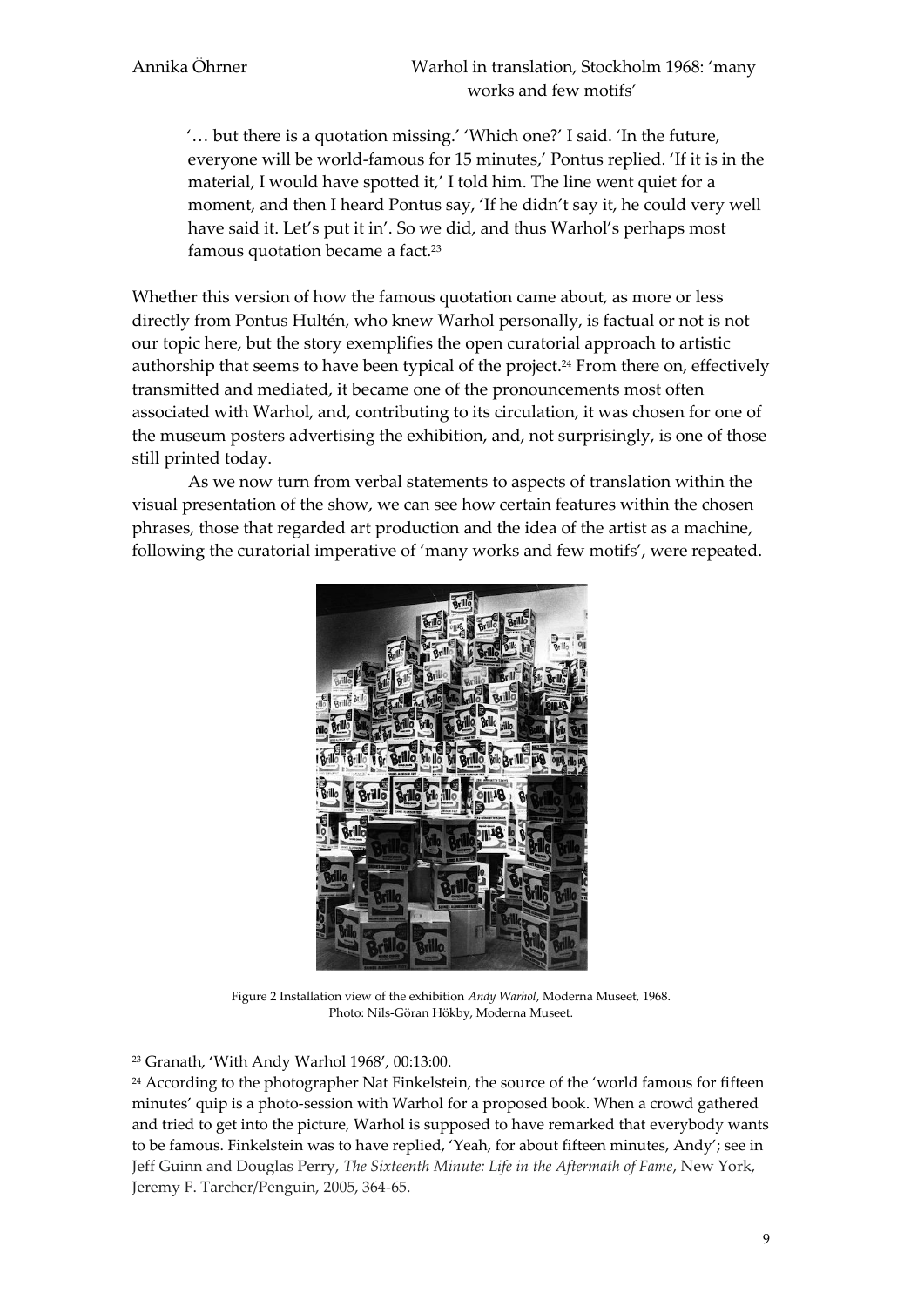After passing the exterior wall of Cow Wallpaper, entering the south section of the first gallery, the visitor met ten large Flower paintings hung on the walls, and in the north section, Warhol's Electric Chair paintings.<sup>25</sup> Visitors could only approach them by circumventing large plastic sacks filled with air. On a small, moveable screen hung a number of Marilyn prints, which visually echoed the repetitive structure of the cows on the façade of the building. Films were shown in looped projections in the same space, although not actual films by Warhol as the plan had been. The most interesting and creative solution to problems of budget and short production time, however, was to display authentic Brillo boxes ordered directly from the New York Brillo company. These boxes differed from those Warhol had created in 1964, which were made of synthetic polymer paint and silkscreen ink on wood. A large pile of some five hundred actual Brillo boxes formed an impressive mountain in the space (fig. 2). While several of the shows' elements are in fact traceable to previous exhibitions by Warhol, this was the first time that the Brillo boxes had been presented in such an impressive quantity. As Natalie Musteata has remarked, the fact that real objects replaced the artist's critical and/or Duchampian representations of the same consumer objects can be understood as short-circuiting the meaning.<sup>26</sup> While it remains unclear whether the audience actually knew much about or reflected greatly on the museum's curatorial efforts and creative production modes, the open approach to the binary original/copy as well as the idea of repetition for this exhibition, so brilliantly expressed through the pile of Brillo boxes, certainly got across to them. Contrary to the bold, in-your-face texts on the posters distributed throughout Stockholm, which put forward imperatives of an artistic position such as Warhol's as well as the ambition of the museum, it was not the motifs, nor the content, that resonated the most. Instead, it was the structure of repetition, together with the collapse of the distinction between original and copy, bringing to mind Espagne's terminology, translated and 'coded' in a manner that would resonate within the cultural situation in Stockholm, as we shall see.

Hultén's life companion at the time, Anna-Lena Wibom, who worked at the Swedish Film Institute, helped to arrange a substitute to the Warhol films that had not arrived from the Factory, which were replaced by loops with archival material containing an elephant that had just stepped on a drum. Having studied in the US during two years from autumn 1953, Wibom was the first in the future circle around Moderna Museet to learn about American independent film firsthand, through visits to Cinema 16 during the school year 1954–55, and she early on met Jonas and Adolfas Mekas and others. <sup>27</sup> The Swedish Film Institute was also presenting screenings of New American Cinema films made by, for instance, Shirley Clarke, Gregory Markopoulos, Jonas Mekas, Andy Warhol, Stan Brakhage, Jack Smith, and

<sup>26</sup> Musteata, 'Odd Walls, Even Pages', 110.

<sup>27</sup> Annika Öhrner, *Barbro Östlihn och New York. Konstens rum och möjligheter*, PhD diss., Uppsala: Uppsala University, 2010; Gothenburg and Stockholm: Makadam, 2010, 168.

<sup>25</sup> Warhol made two new bodies of work directly for this show, based on the earlier subjects of *Electric Chairs* and *Flowers*, that were enlarged. See *Andy Warhol Catalogue Raisonné*, vol. 2, 345-65, cat. nos. 2030-2055.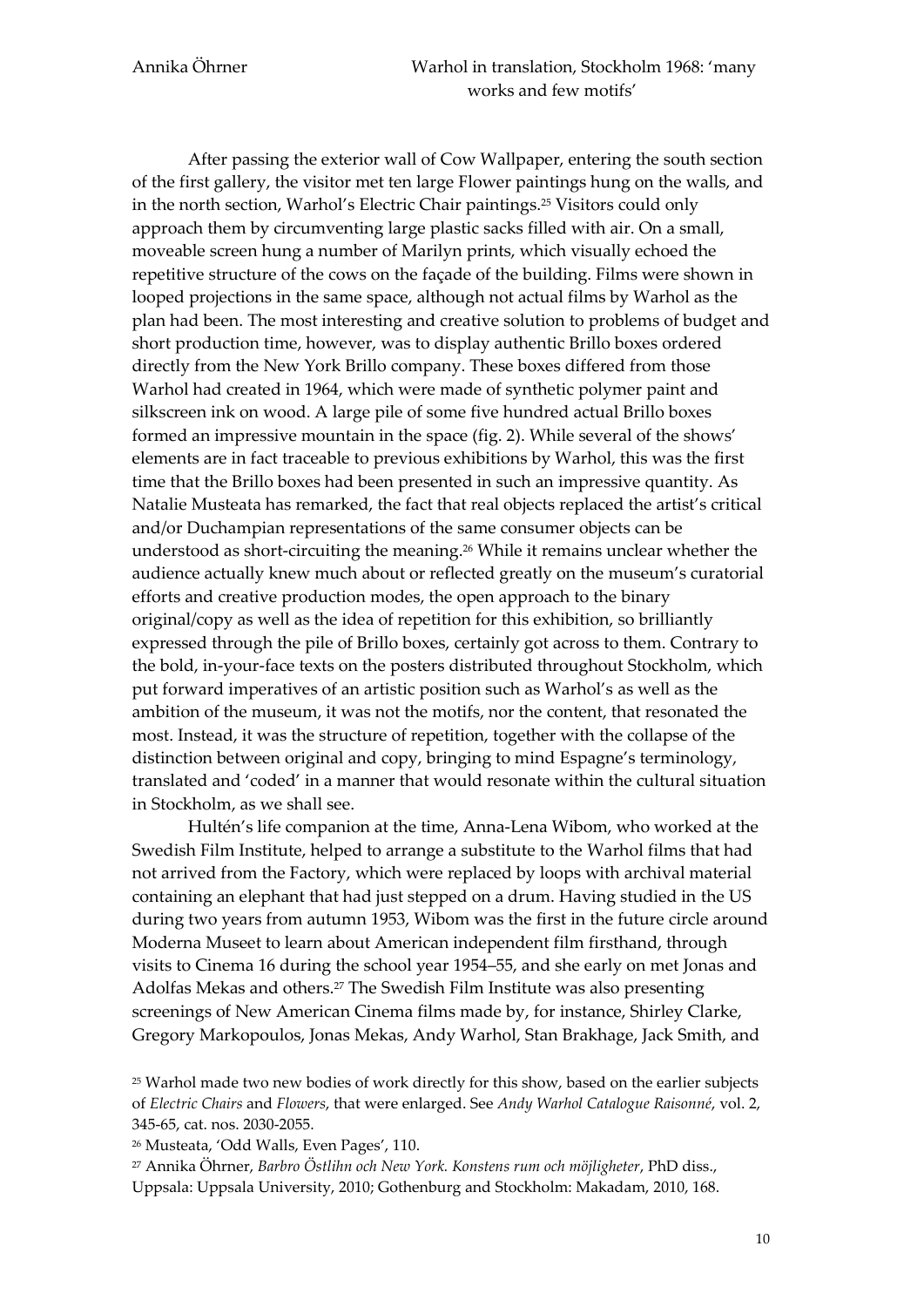Robert Breer, during the exhibition period.<sup>28</sup> And already in 1965, the audience had been prepared for Warhol's films with screenings in Gothenburg and Stockholm of films such as *Eat* (1963), distributed by the New American Cinema Group.<sup>29</sup>

Turning to how the Warhol show of 1968 resonated within the Swedish art scene, as noted above, it was far from a critical failure. Reviews were generally engaged, well-informed and passionate. Öyvind Fahlström, who had personally followed Warhol in New York, wrote an interesting introduction to his work, titled 'Andy Warhol: Pop Artist with no inhibitions—"Everybody should be Machines" ', published in the largest Swedish daily, *Dagens Nyheter*, on the opening day.<sup>30</sup> As the title reveals, the Swedish audience again was presented with Warhol's words through phrases from Gene Swenson's interview.<sup>31</sup> The review also gave a rather thorough introduction to the conceptual background to Warhol, emphasising

that the most impersonal method of reproduction, the photographic silk screen …*per se* was a challenge to the fundamental rule of visual art: the unique, permanent original. Warhol's next move is to produce a large number of wooden copies of product boxes, bulk packs of soap, and tomato cans.<sup>32</sup>

Interestingly, Fahlström, who knew Warhol's art and also drew upon Swenson's interview, though thinking firsthand, described how the films contained narratives featuring, among other things, a transvestite trying out alternative gender roles. Recent research has discovered that the interview Swenson published with Warhol in 1963 was in fact a heavily edited version of the recorded one, where particularly references to queer sexuality were omitted.<sup>33</sup> This is another aspect of translation as

Nationalmuseum', *Svenska Dagbladet*, 1 February 1965). Svenska Filminstitutets filmklubb [the film club of the Swedish film institute] presented a collection of American films on 30 January 1968, including work by Shirley Clarke, Gregory Markopoulos, Andy Warhol, Stan Brakhage, Jack Smith, Robert Breer, and others (advertisement in *Dagens Nyheter*, 28 January 1968).

<sup>30</sup> Öyvind Fahlström, 'Andy Warhol: Popkonstnär utan hämningar', *Dagens Nyheter*, 10 February 1968; quoted from the English translation in *Hot Art, Cold War—Western and Northern European Writing on American Art 1945*–*1990*, ed. Claudia Hopkins and Iain Boyd Whyte, New York and London: Routledge, 2021, 461-65.

<sup>31</sup> Fahlström, 'Andy Warhol: Popkonstnär utan hämningar', 461.

<sup>32</sup> Fahlström, 'Andy Warhol: Popkonstnär utan hämningar', 462-63.

<sup>33</sup> Jennifer Sichel, 'What is Pop Art? A Revised Manuscript of Gene Swenson's 1963 Interview with Any Warhol', *Oxford Art Journal*, 41: 1, March 2018, 85-100. For an alternate interpretation of the edited version of Swenson's interview, see Reva Wolf, 'The Artist

<sup>28</sup> Advertisement in *Svenska Dagbladet*, 28 February 1968.

<sup>29</sup> A collection of American films from New American Cinema Group, including Warhol's *Eat*, had been screened in Göteborgs konsthall (Kunsthalle of Gothenburg municipality) in February 1965 (Ulla Swedberg, 'Rått, opolerad och levande paroll för nya USA-filmare', *Göteborgs-Tidningen*, 14 February 1965). Warhol's *Kiss* was screened in the theatre of Nationalmuseum, by the Moderna Museet film studio in cooperation with the American film group, 30 January 1965 (Carl Henrik Svenstedt, 'Filmkrönika: Hjärntvätt på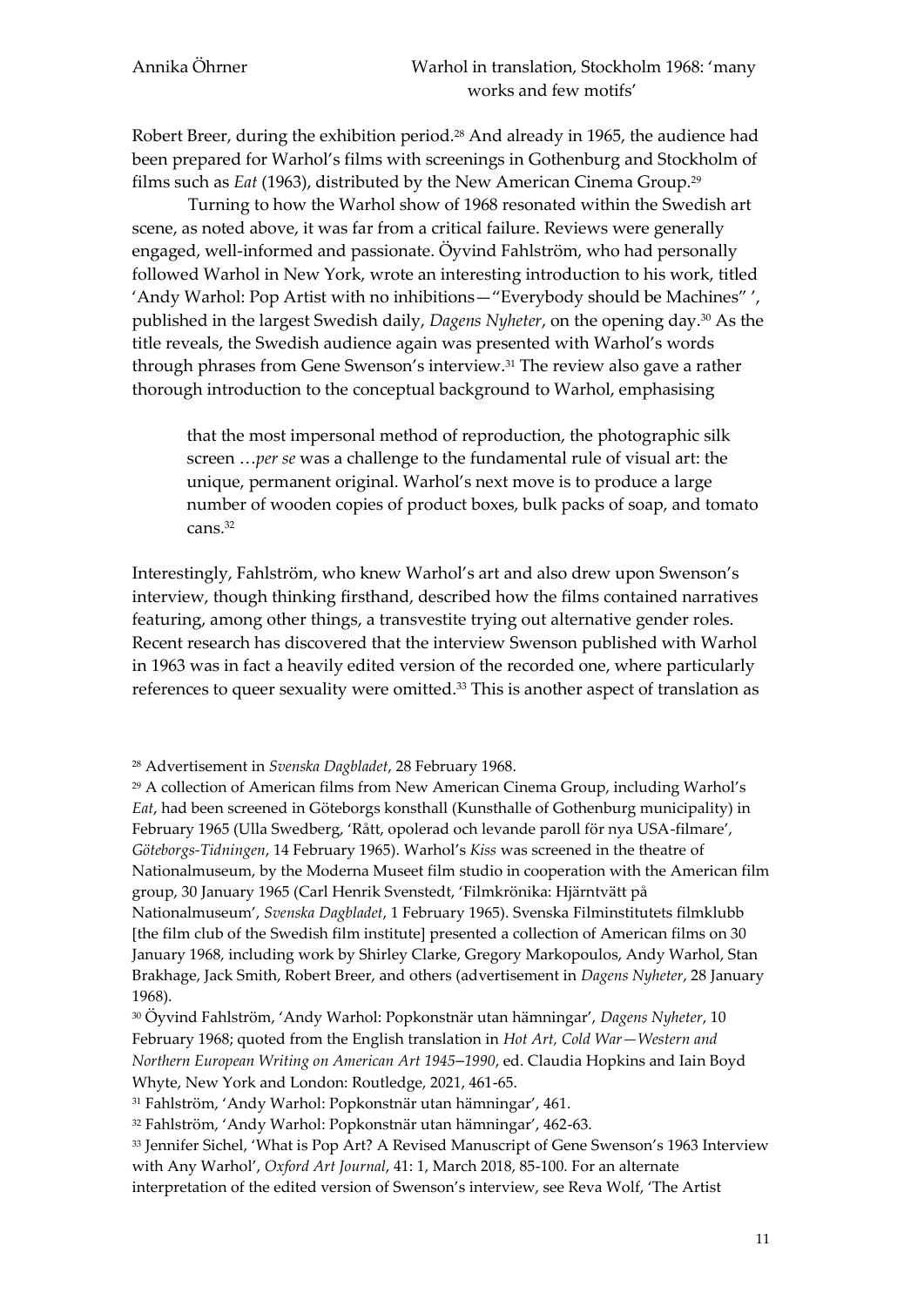coded; themes such as homosexuality or transvestism that at the time were so loaded as to be subject to censorship within the American context—that is, at the point of departure—could easily be brought to attention in connection with the exhibition in an article that was published in the most mainstream daily newspaper in Sweden at the time, and be a subject of intellectual reflection.

The photography critic Kurt Bergengren, from his side, declared in the evening paper *Aftonbladet* that Warhol's film *Chelsea Girls*, together with the exhibition catalogue, represented something completely new in photography: an authenticity in images where the actors are filmed and photographed in a lived situation, but with a consciousness of the mediation taking place.<sup>34</sup> Finally, Ulf Linde, a leading art critic closely allied with the museum, wrote a brilliant analysis of Warhol's work. He took as his starting point the Marxist concept of alienation and went on to declare that he found Warhol disgusting, before closing the long article with the statement that one should maybe not take the artist that seriously: 'Marilyn Monroe is painted in an original way—and the suggestion is that Warhol is much more interesting than that, after all'.<sup>35</sup> Thus, the overall impression of the reviews is of highly informed critical discussions on, among other things, Warhol's relation to society's consumer culture. The Stockholm audience was not that provoked by the themes of the exhibition—the already familiar motifs and Pop art vocabulary—nor, it seems, so much by Warhol's persona or queer lifestyle. Finally, it was the underlying structure of repetition, which was curatorially emphasized in the visual and verbal translation of Warhol's art, that most resonated with the Swedish audience.

### **Distributive democracy**

**.** 

In his 1989 essay on Andy Warhol, Benjamin Buchloh refers to Theodor Adorno's approach to modernist art as paradoxically having a history 'while under the spell of the eternal repetition of mass production'.<sup>36</sup> To Buchloh, Warhol embodied this dialectic as he had emerged from the collective disposition towards material objects that had formed two distinct consumer styles by the end of the nineteenth century, one elitist and one democratic. Warhol transformed himself from a 'commercial artist' into a 'fine artist' around 1960. Buchloh points out that Warhol had early on fraudulently claimed fine art successes and to have been exhibited at museums in 1955, long before this had actually happened. Naturally, the prospect of actually exhibiting in a European museum when first invited to Moderna Museet in 1964

<sup>34</sup> Kurt Bergengren, 'Bilden', *Aftonbladet*, 18 February 1968.

Interview: An Elusive History', *Journal of Art Historiography*, 23, December 2020, 22-23; https://arthistoriography.files.wordpress.com/2020/11/wolf.pdf.

<sup>35</sup> Ulf Linde, 'U.P.A', *Dagens Nyheter*, 10 February 1968. For an overview of press reactions to the 1968 show, see 'Essay by John Peter Nilsson, Curator', where he states that even the Marxist art critic Beng Olvång of *Aftonbladet* accepts Warhol as a disillusioned searcher of truth.

<sup>36</sup> Benjamin Buchloh, 'Andy Warhol's One-Dimensional Art: 1956–1966', in *Andy Warhol: A Retrospective*, New York: Museum of Modern Art, 1989; reprinted in *Andy Warhol*, *October Files 2*, ed. Annette Michelson, Cambridge, MA: MIT Press, 2001, 39.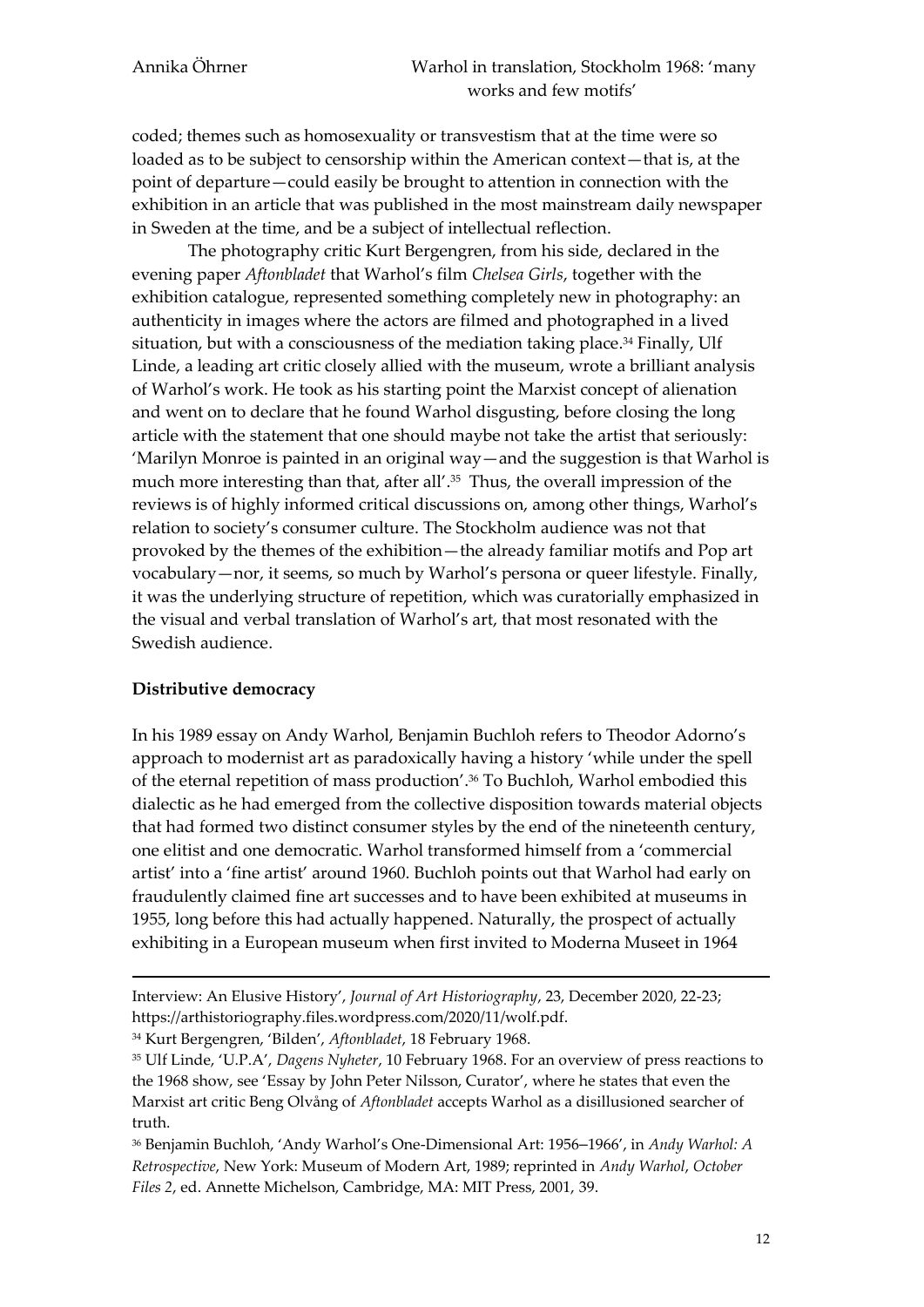must have appeared attractive to him. Buchloh also highlights Warhol's early motivations for egalitarian and democratic credos, which continued past this turning point, as exemplified by this 1966 statement:

Factory is as good a name as any. A factory is where you build things. This is where I make or *build* my work. In my art work, hand painting would take much too long and anyway that's not the age we live in. Mechanical means are today, and using them I can get more art to more people. *Art should be for everyone* [my italics].<sup>37</sup>

While Warhol in this statement directly connects mechanically produced artworks to art distribution, Buchloh also points to him saying, in 1967, 'Pop art is for everyone. I don't think art should be only for the select few, I think it should be for the mass of American people and they usually accept art anyway'.<sup>38</sup> Buchloh also refers to a 1971 interview in which Warhol stated that in the past he had felt that 'if everyone couldn't afford a painting, the printed poster would be available'.<sup>39</sup>

More or less one year before the Warhol exhibition's vernissage at Moderna Museet, *Multikonst* ('*Multi-Art*'), large in scale and with considerable media attention, was launched at venues all over Sweden in no less than one hundred exhibitions presenting identical sets of editions of sixty-five artworks created by sixty-eight Swedish artists.<sup>40</sup> *Multikonst* provides a specific context for the translation of Warhol in Sweden. The original Swedish title *Multikonst* will be used throughout this discussion. Interestingly, the word was invented by the organisers and very quickly transformed into the common Swedish term for art in editions.<sup>41</sup> The artists were well-known names and representatives of both the established, modernist generation, such as Sven X:et Erixson and Siri Derkert, and a younger, emerging one, for example Einar Höste, Lennart Rodhe, Sivert Lindblom, Albert Johansson, and Berndt Pettersson. Of interest to our context is the fact that John Melin, one of the two graphic designers who worked on the Warhol catalogue, participated in the show. He created with Anders Österlin, another artist and graphic designer, a work

<sup>37</sup> Andy Warhol, 'Underground Films: Art or Naughty Movies', interview by Douglas Arango, *Movie TV Secrets*, June 1966, as cited in Buchloh, 'Andy Warhol's One-Dimensional Art', 5.

<sup>38</sup> Andy Warhol, 'Nothing to Lose', interview by Gretchen Berg, *Cahiers du Cinema in English*, 10, May 1967, 39-43, as cited in Buchloh, 'Andy Warhol's One-Dimensional Art: 1956–1966', 5.

<sup>39</sup> Andy Warhol, 'A Conversation with Andy Warhol', interview with Gerhard Malanga, *Print Collector's Newsletter* 1:6, January-February 1971, 125-27, cited in Buchloh, 'Andy Warhol's One-Dimensional Art: 1956-1966', 8, note 14.

**<sup>40</sup>** My description of the *Multikonst* project owes to David Rynell Åhlén, *Samtida konst på bästa sändningstid: Konst i svensk television 1956***–***1969* (*Contemporary Art on Prime Time: Arts Programming on Swedish Television 1956***–***1969*), PhD diss., Stockholm University, Lund: Mediehistoriskt arkiv, 2016.

<sup>41</sup> See Kristian Romare, 'Multikonst—ett ord, en företeelse', in *Multikonst: En bok om 66 konstverk, 100 utställningar, 350 000 besökare*, ed. Ragnar Edenman et al., Stockholm: Sveriges radios förlag, Statens försöksverksamhet med riksutställningar, 1967, 16.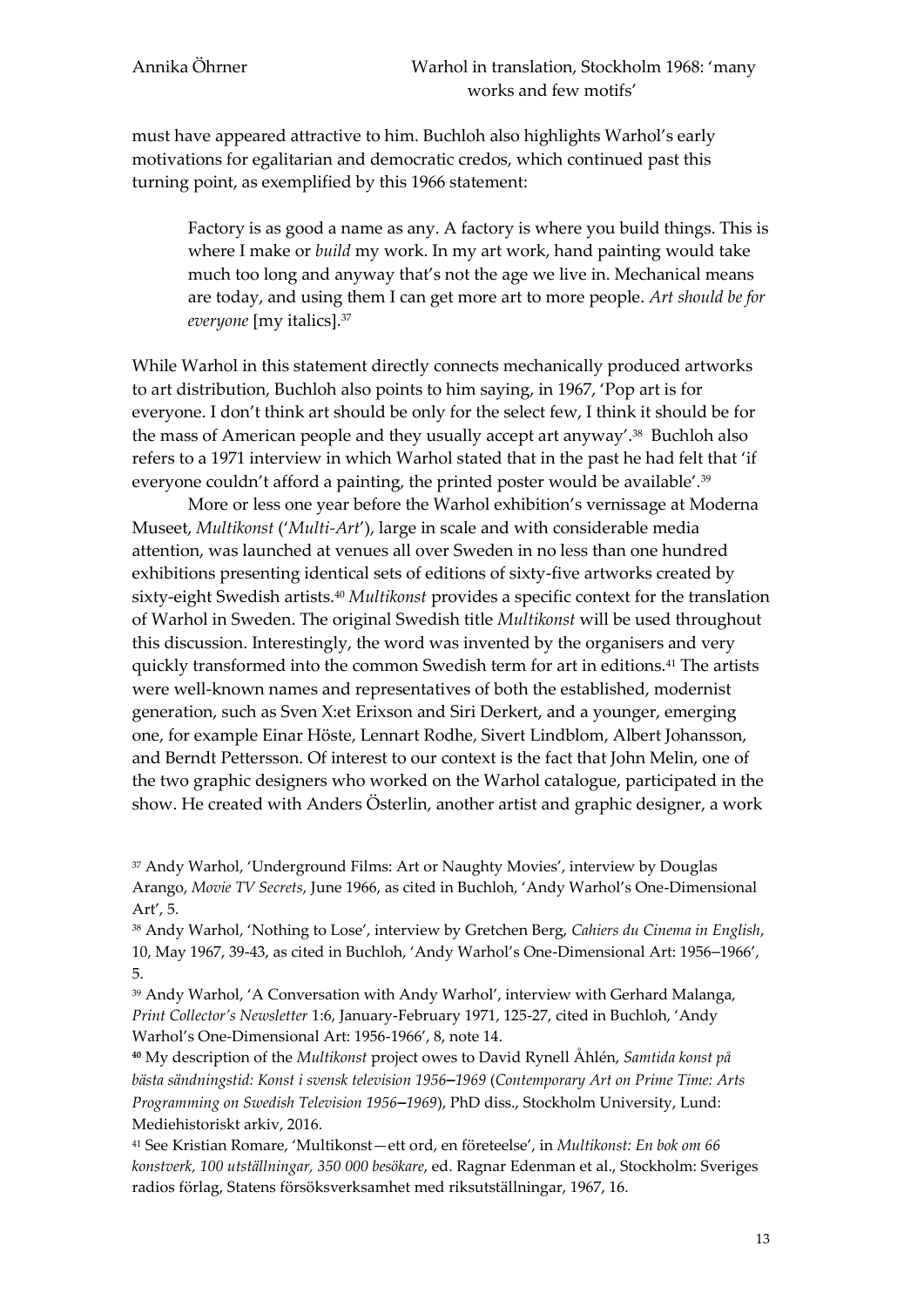entitled *Tallriken* ('*The Plate*'), of 1966, which represented a white broken dinner plate in high plastic relief.

The artworks were listed as printed art (lithographs, woodcuts) or sculpture. The latter included both traditional materials and more modern ones, such as plexiglass and plastic. The two groups of works are related to two different legacies, sculpture and object-art. Limited editions of coloured lithographs, signed by the artist, had already previously been used as a vehicle for the democratisation of art in Sweden, especially after the 1939–45 war. One such example is the exhibition *God konst i hem och samlingslokaler* ('*High-Quality Art in Homes and Public Spaces*'), which opened at Nationalmuseum in 1945 and then toured the country. The idea was to expand the audience for art, to reach a public that 'is largely to be found in the parts of the country that are culturally starved'.<sup>42</sup> An important part of *Multikonst* was the editions of lithographs produced by well-established artists, as a continuation of this tradition. These were part of the show and sold to the audience at affordable prices. The other group of works, the sculptures and objects, were a direct consequence of the organisers inviting artists to take part and encouraging them to experiment and use new materials and techniques. This initiative resulted in some interesting new works. While Melin and Österlin's piece was pop-related, others were geometric sculptures, such as Einar Höste's *Varierad kub* ('*Varied Cube*').

Organised by bodies including the initiating Folkrörelsernas Konstfrämjandet ('People's Movements for Art Promotion'; in short, Konstfrämjandet), as well as the temporary, then later permanent, government agency, Riksutställningar ('Swedish Travelling Exhibitions'), and Swedish Radio*, Multikonst* emerged from the young social welfare state.<sup>43</sup> That the state and the Social Democratic government supported the project was no secret, with the inaugural speech by the Minister of Education and Cultural Affairs, Ragnar Edenman, broadcast on Swedish Television on 11 February 1967 at the same time as the actual openings were being staged in 100 Swedish towns. In the minister's inaugural speech, artists were presented as producers, their artworks as goods or products and the viewers as consumers.<sup>44</sup> The television set was at some sites seen to be presented on exhibition walls side by side with the artworks themselves. Thus, *Multikonst* was received not just as a modern art project as such, as showing new art, but also as using modern media to communicate widely. *Multikonst* was driven by the idea not only to let art be visible in smaller venues in the nation's periphery, but also to let art be affordable, a kind of distributive democracy. Therefore, each edition of the artwork was supposed to be regarded as original despite not being unique.<sup>45</sup>

However, the project was not understood to be associated with Warhol or American Pop art per se, either by the curators or the participating authorities. On the other hand, the organisers made references to having been inspired by Daniel Spoerri's Edition MAT, where beginning in 1959 artists such as Alexander Calder,

<sup>44</sup> Rynell Åhlén, *Samtida konst på bästa sändningstid*, 183.

<sup>&</sup>lt;sup>42</sup> This statement is from the compendium that was distributed to the local organizers of *Multikonst*, as quoted in Rynell Åhlén, *Samtida konst på bästa sändningstid*, 182.

<sup>43</sup> Rynell Åhlén, *Samtida konst på bästa sändningstid*, 178-220.

<sup>45</sup> Rynell Åhlén, *Samtida konst på bästa sändningstid,* 178-220.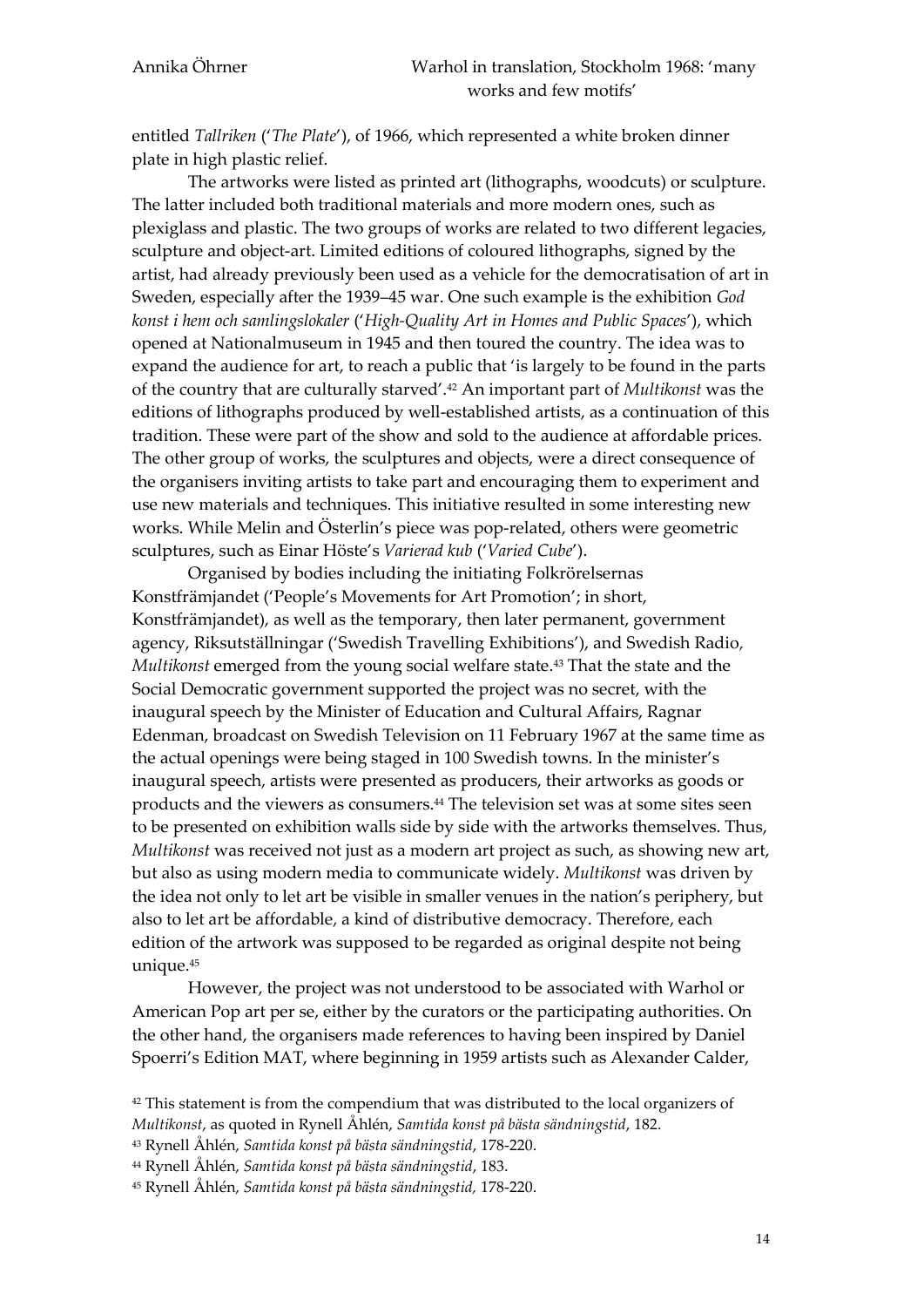Josef Albers, Jean Tinguely and Man Ray produced objects in series.<sup>46</sup> Here and there in the reception of *Mutlikonst* a comparison to Pop art occurs, but as a point of contrast. In an article published in the journal *Konstfrämjandets tidskrift*, Åke Meyerson even contrasts *Multikonst* with the work of American Pop artists in that the former conceals a distributive strategy—not an aesthetic one—and another of the organisers of *Multikonst* called it, in contrast to the American version, 'real pop art', presumably associating 'pop' with 'popular' and therefore, with the general audience—democratic art. 47

A direct association with the American Pop art discourse can still be found in the poster and cover of the book *Multikonst: En bok om 66 konstverk, 100 utställningar, 350 000 besökare*, which came out after the exhibition and were designed by Albert Johansson, one of the participating artists (fig. 3). In this design, Johansson made reference to an image from the front cover of the catalogue and the poster of the American Pop art exhibition of 1964, namely Lichtenstein's pointing gun, in the form of a pointing finger, and, importantly, *in repetition*. It was set alongside an illustration of Johansson's own work for the show, which was composed of repetitive face masks.





Thus, when the Warhol exhibition opened in 1968, issues of repetition, of art and democracy, of media, and of original and copy were already cherished themes in the Swedish cultural debate and among artists, as illustrated by *Multikonst*, an exhibition which had an immense impact through the televised circulation of its openings, art and ideas. *Multikonst* and the Warhol show were representations of two poles within the Western art world at the time: the core of Manhattan art life

<sup>46</sup> Romare, 'Multikonst—ett ord, en företeelse', 16.

<sup>47</sup> Matts Rying, 'Konst över landet', *Röster i Radio-TV*, 5, 1967, 18-19, as quoted in Rynell Åhlén, *Samtida konst på bästa sändningstid,* 186.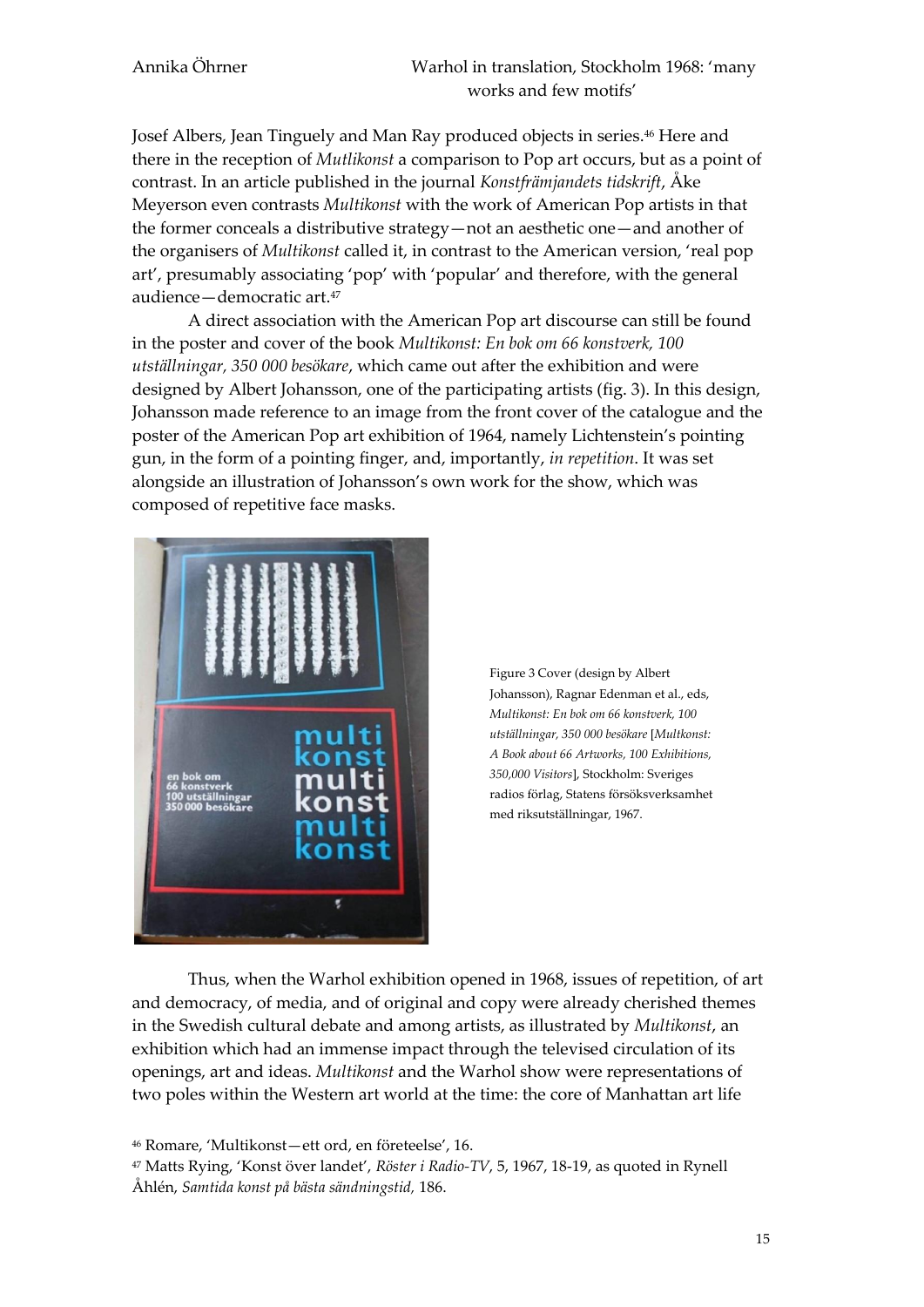and the political initiatives of the Swedish welfare state. However, when looking more closely, concrete entanglements between these two poles are to be found. Already in September 1967, Konstfrämjandet had advertised that American—and Polish—posters were for sale in the organisation's Stockholm gallery and mentioned Warhol as one of the authors.<sup>48</sup> And maybe surprisingly to some readers, Swedish Travelling Exhibitions included works by Warhol in its 1967 exhibition titled *Kvinnan* ('*Woman*'), which presented the topic with works by, for example, Honoré Daumier, Henri de Toulouse-Lautrec and Tom Wesselmann. The catalogue lists a silkscreen, Jacqueline Kennedy, by Warhol.<sup>49</sup> The Swedish cultural institutions saw the potential in Warhol's work to help them achieve their distributive ambitions.

On arriving late for the opening of his own show at Moderna Museet, Warhol went straight to a press conference. There he was interviewed by a journalist from a Swedish west coast paper, presenting yet another idea of the affordable multiple art works, by proposing the following: 'It does not matter if a work is original or not. If you desire anything here in the exhibition, just make a photo of it and bring it home….'<sup>50</sup> This advice was in line with the representation of Andy Warhol's art in the Moderna Museet's exhibition catalogue.

The Friends of Moderna Museet newsletter, edited by two students at Stockholm University's Department of Art History, featured the Warhol show. And here is the only place where Warhol is directly connected to the concept of 'multikonst'. The exhibition was taken as the starting point for a survey of some artists on more general aspects of reproduction and repetition, with the first of eight questions being: 'Do you believe a unique (two- or three-dimensional) artwork has any important qualities missing in a reproduced one?'<sup>51</sup> Most of the nineteen artists surveyed were favourable to artwork in multiples provided that the material was suitable for such a procedure. The questions were posed in general terms; however, the article was illustrated with works by Warhol. Not all the artists commented on the democratic distributive aspect. One who did was Sten Dunér, who stated that it would be terrific to spread one's work and thereby cheat the market. Karl-Olov Björk, a young conceptual artist, felt it would be really nice to create artworks in multiples, in editions; however, he concluded: 'unfortunately, for my sculptures, this possibility does not exist. But a reproduction factory handling this would be splendid'.<sup>52</sup> The reference to Warhol's art production was clear.

<sup>48</sup> Advertisement by Konstfrämjandet, *Dagens Nyheter*, 20 September 1967, 5.

<sup>49</sup> *Svenska Dagbladet*, 15 January 1968, advertised an opening of the art exhibition in Kalmar, Sweden; *Kvinnan,* exh. cat., Stockholm: Riksutställningar, 1967.

<sup>50</sup> 'Det spelar ingen roll om en sak är originell eller inte. Vill ni ha någonting här på utställningen så fotografera det och ta med er hem, sade den amerikanske popkonstnären Andy Warhol då han på fredagen besökte Moderna Museet där man just nu har en Warholutställning. Warhol är numera formskapare och gör långrandiga filmer. Han vill vara en maskin utan kontakt med människan. Det skapar bara problem, menar han', *Arbetet, västsvenska editionen*, 10 February 1968.

<sup>51</sup> 'Konstnärer om multikonst', *Meddelande från Moderna Museet till Moderna Museets vänner*, 1968, 27-28.

<sup>52</sup> 'För mina skulpturer finns tyvärr inte den möjligheten. Men en reproduktionsfabrik som tog hand om den saken vore smaskens', 'Konstnärer om multikonst'.